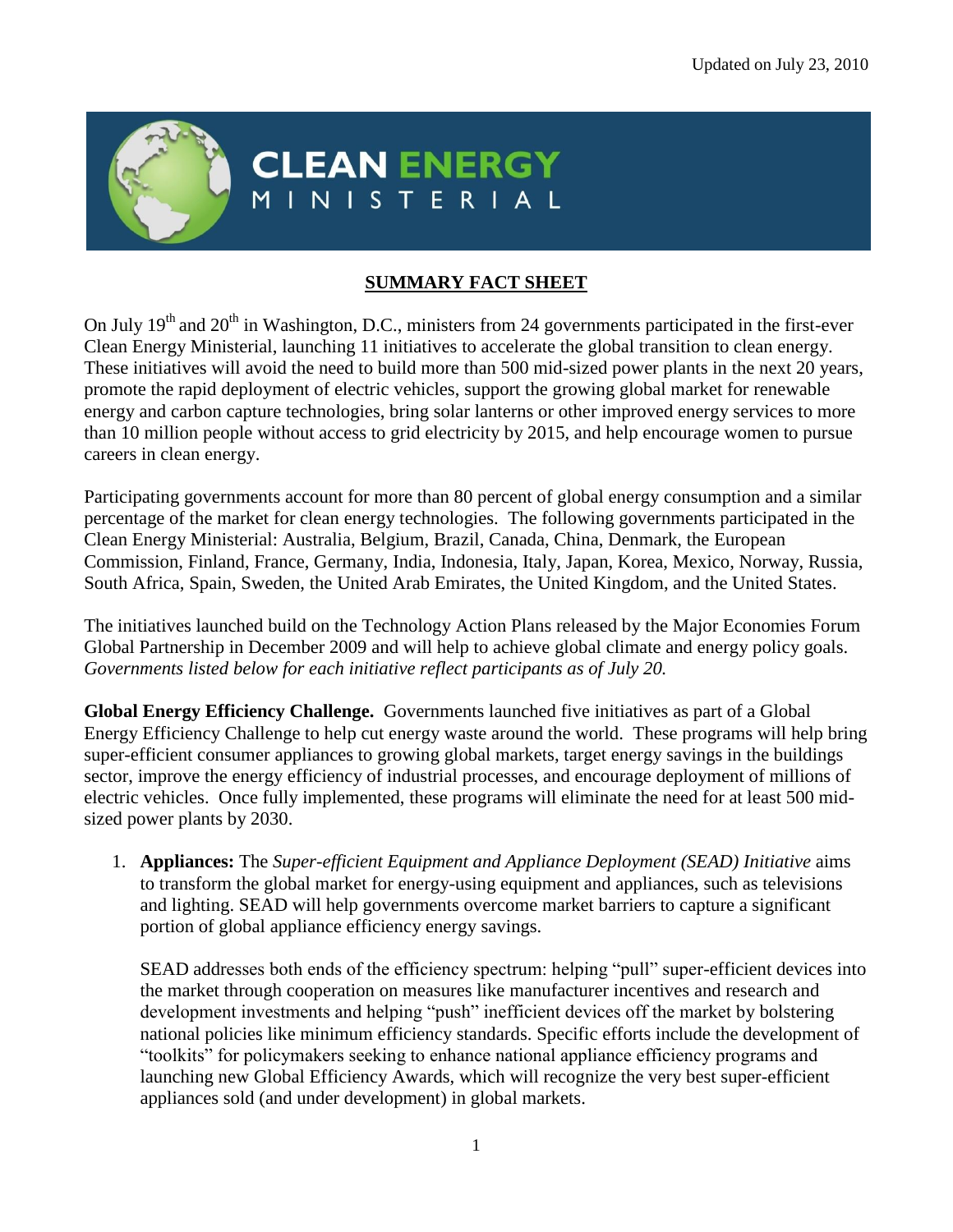Governments participating in this initiative include Australia, Canada, the European Commission, France, Germany, India, Japan, Korea, Mexico, Russia, South Africa, Sweden, the United Kingdom, and the United States.

2. **Buildings and Industry:** The *Global Superior Energy Performance (GSEP) Partnership* will help large buildings and industrial facilities – which account for almost 60 percent of global energy use – measure and reduce their energy consumption and greenhouse gas emissions over time, incentivizing positive change with an internationally-recognized certification program. GSEP participants will share tools, trainings and best practices for tracking and accelerating energy performance improvements, both within their sector and across industry sectors. As part of the program, eight companies representing over \$600 billion in annual sales and one university will pilot the program.

GSEP partners will also advance efficiency through public-private task groups targeting major energy-intensive industries, such as the power generation sector, steel industry, and hotel chains. These task groups will identify and promote the deployment of the best-available efficiency technologies and best practices, standardize protocols for measuring and monitoring energy use, and facilitate communication among stakeholders. Additionally, participants in GSEP announced a task group to promote the adoption of innovative cool roof technologies across sectors.

Governments participating in GSEP include Canada, the European Commission, France, India, Japan, Korea, Mexico, Russia, South Africa, Sweden, and the United States. Pilot participants include 3M Company, Cleveland Clinic, Dow Chemical Company, Grubb & Ellis Company, Marriott International, Inc., Massachusetts Institute of Technology, Nissan, Target Corporation, and Walmart Stores, Inc. Initial participants in the sectoral task groups include JFE Steel Corporation and Tokyo Electric Power Company.

3. **Smart Grid:** The *International Smart Grid Action Network (ISGAN)* will help accelerate the development and deployment of smart electricity grids around the world through high-level government dialogue, sharing best-practices, technical assistance, peer review and project coordination, where appropriate. Smart grid technologies will promote the growth of renewable energy, help consumers and businesses to better measure and manage their energy use, improve the reliability of the electrical system, and speed the introduction of fuel-saving electric vehicles. ISGAN complements the Global Smart Grid Federation, an "association of associations" composed of leading smart grid stakeholder organizations from around the world, which was also announced at the Ministerial.

ISGAN will facilitate cooperation in five key areas: smart grid policy, regulation and finance; standards policy; pre-competitive technology research, development and demonstration; workforce skills and knowledge; and engagement of smart grid users and consumers at all levels.

Governments participating in ISGAN include Australia, Belgium, Canada, China, the European Commission, France, India, Italy, Japan, Korea, Mexico, Norway, Russia, Sweden, the United Kingdom, and the United States.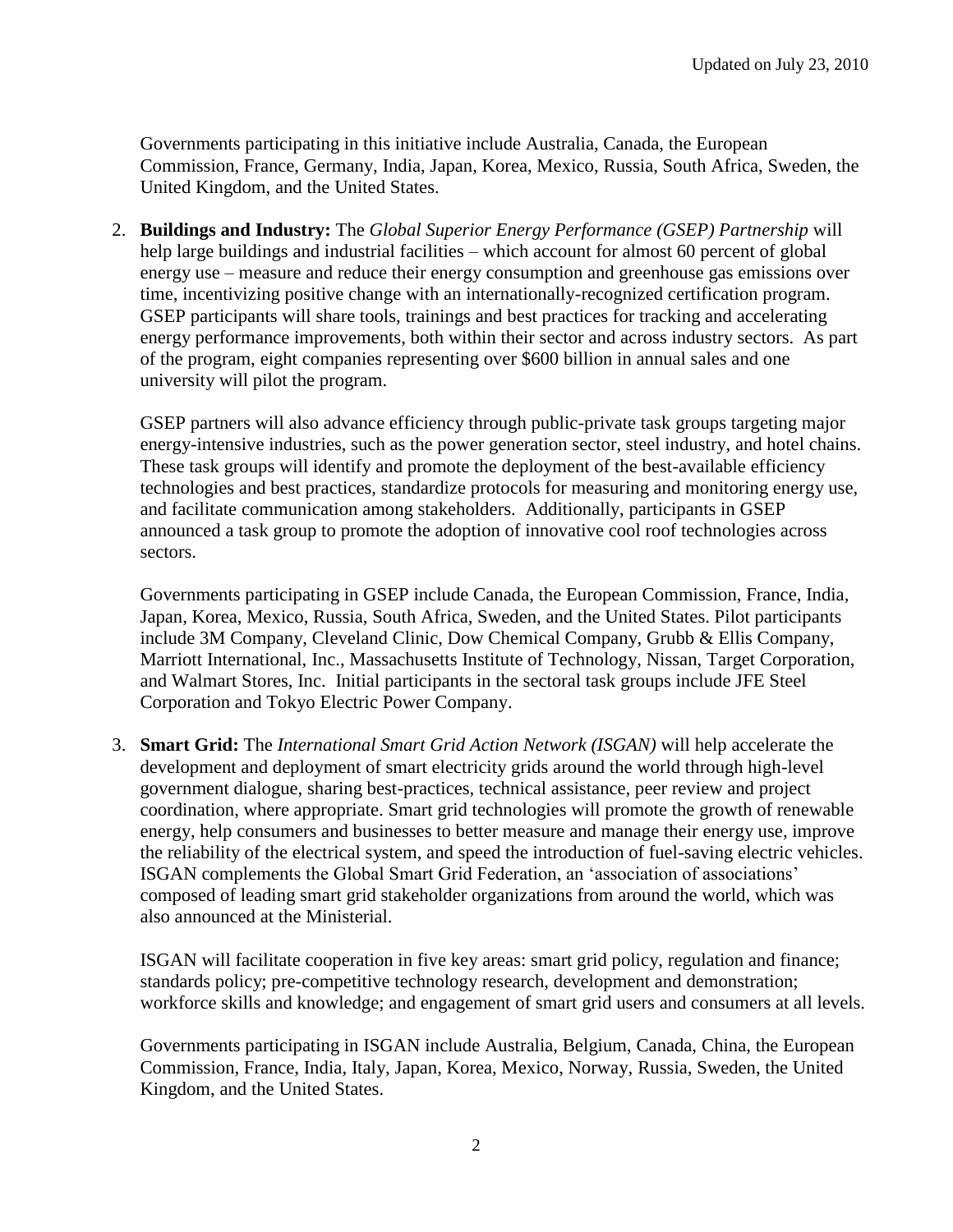4. **Electric Vehicles:** The *Electric Vehicles Initiative (EVI)* will help countries deliver on their respective electric vehicle deployment targets through sister-city partnerships, cooperation to develop key technologies, and dialogue to identify and encourage best-practice deployment strategies. The International Energy Administration estimates that delivering on these targets will put participating countries on the path to deploy at least 20 million electric vehicles by 2020, thereby reducing global oil consumption by approximately one billion barrels over the next decade. Participants agreed to launch pilot programs in coordination with industry, academia and other stakeholders, and share best practices, data and lessons learned to dramatically scale up electric vehicle sales.

Governments participating in the EVI include China, France, Germany, Japan, South Africa, Spain, Sweden, and the United States. Other initial partners include the International Energy Agency (IEA).

5. **Capacity Building for Developing Country Policymakers:** The *Clean Energy Solutions Centers* will help governments of developing countries drive transformational low-carbon technologies by creating a virtual network to identify and share best-practice policies, provide the market with information on emerging policy trends, and identify opportunities for policy coordination across countries. The Solutions Centers will serve as a clearinghouse for policy information, supporting a network of at least 100 policy and technology experts with an initial focus on energy efficiency.

Governments participating in developing Clean Energy Solutions Centers include Australia, France, India, Italy, Japan, Mexico, South Africa, the United Arab Emirates, and the United States. Other initial partners include the ClimateWorks Foundation and the International Energy Agency (IEA).

**Clean Energy Supply.** Governments launched four initiatives designed to accelerate the deployment of low-carbon energy sources around the world:

1. **Carbon Capture, Use and Storage:** The *Carbon Capture, Use, and Storage (CCUS) Action Group*, a collaboration between governments and businesses, will develop a Global Strategic Implementation Plan to make recommendations at the next Clean Energy Ministerial on how global CCUS deployment can be accelerated between now and 2020. The CCUS Action Group will work to overcome barriers to CCUS deployment in five key areas: strategic direction, use and storage, financing, regulation, and knowledge sharing, with the goal of accelerating and building on existing global initiatives. It will leverage the broad body of work on CCUS by international CCUS institutions.

Governments participating in the CCUS Action Group include Australia, Canada, China, France, Germany, Japan, Korea, Mexico, Norway, South Africa, the United Arab Emirates, the United Kingdom, and the United States. Initial business and institutional partners include Aker Clean Carbon, the Carbon Capture and Storage Association, the Center for American Progress, Global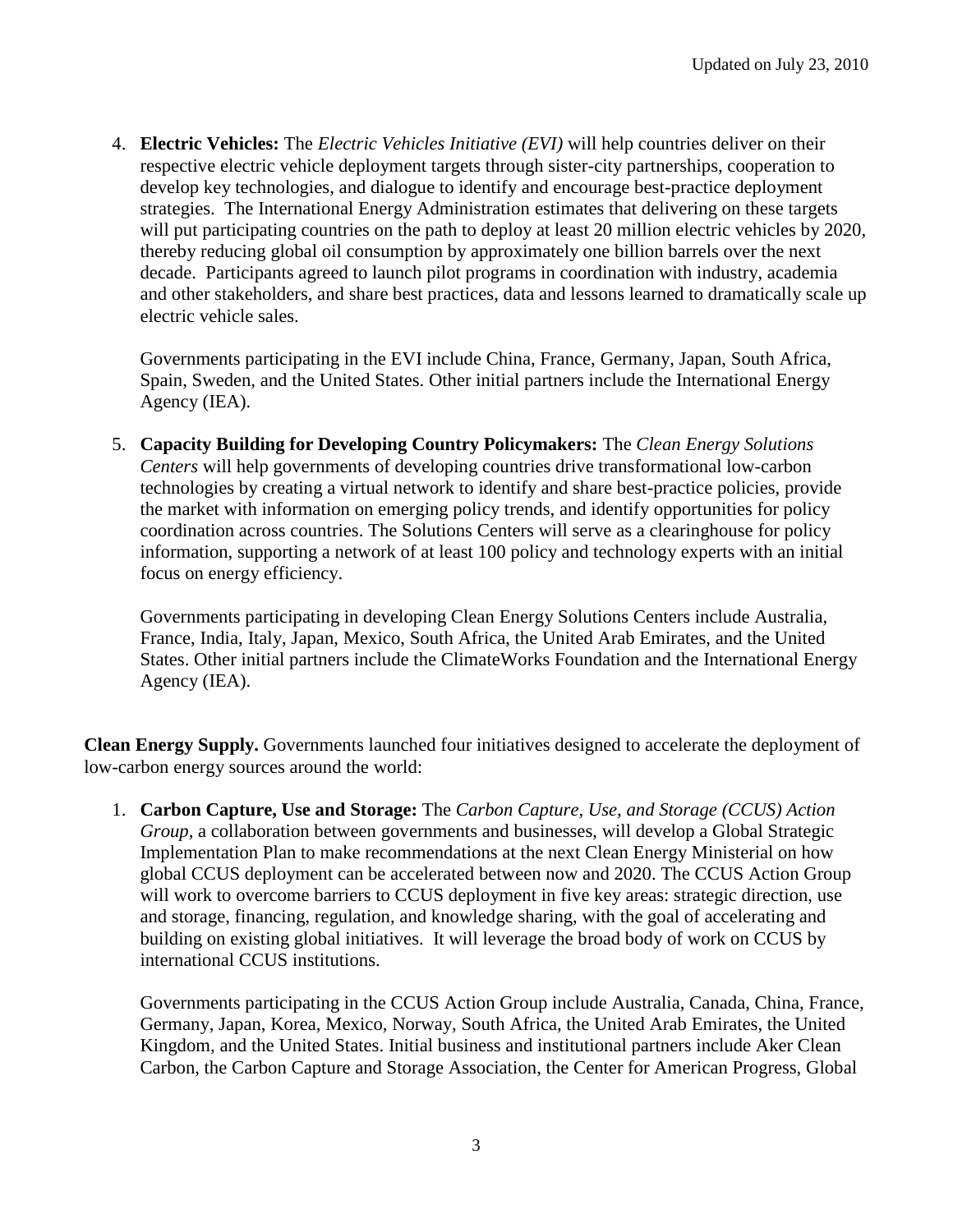Carbon Capture and Storage Institute, the International Energy Agency, Sasol, ScottishPower, Shell, the World Coal Institute, and the World Resources Institute.

2. **Solar and Wind:** The *Multilateral Solar and Wind Working Group* will support the growing global market for solar and wind technologies through two initial projects – the Global Solar and Wind Atlas and a Long-Term Strategy on Joint Capacity Building – that will further lower the incremental costs of providing wind and solar energy to all regions of the world, thereby reducing emissions, creating jobs and promoting energy security. The Global Solar and Wind Atlas will ensure that analysts and policymakers have comprehensive and accurate data when making investment decisions. The project will combine and expand existing databases on wind and solar potential and social and economic conditions into one open web portal that will allow access to user-tailored data.

A Long-Term Strategy on Joint Capacity Building will help train the global clean energy workforce of the future by providing a range of international training opportunities along the whole value chain of solar and wind technologies, from basic working skills to academic education.

Governments participating in the Multilateral Solar and Wind Working Group include Brazil, Denmark, France, Germany, Japan, and Spain. Other countries that have shown interest in joining the initiative include Australia, the European Commission, Korea, Mexico, Norway, South Africa, the United Kingdom, and the United States. The main activities and outputs of this working group were indentified during a workshop held in Bonn, Germany in June 2010.

3. **Hydropower:** The *Sustainable Development of Hydropower Initiative* will seek to promote the sustainable development of cost-effective hydropower in developing countries. The group's first action will be to inventory a river basin in an African country for potential hydropower resources. Partners in the initiative will also work to identify potential financial resources from multilateral organizations for future sustainable hydropower development.

Governments participating in the Sustainable Development of Hydropower Initiative include Brazil, France, Mexico, and Norway.

4. **Bioenergy:** The *Multilateral Bioenergy Working Group* will accelerate the deployment of bioenergy technologies though two initial projects: a Global Bioenergy Atlas and a Long-Term Strategy on Joint Capacity Building. Partners will create a Bioenergy Atlas by expanding an existing database on bioenergy potentials, considering both the potentials for biofuels production and the use of biomass for electricity generation. The Atlas will identify initiatives that can promote the development of new uses of biomass in sustainable and efficient ways in poor communities, exploring the potential of local production with low-cost technologies.

The creation of a Long-Term Strategy on Joint Capacity Building will enhance global cooperation between the bioenergy industry and relevant research institutions with the goal of identifying international regional centers of excellence in bioenergy research and development.

Governments participating in the Bioenergy Working Group include Brazil, Italy, and Sweden.